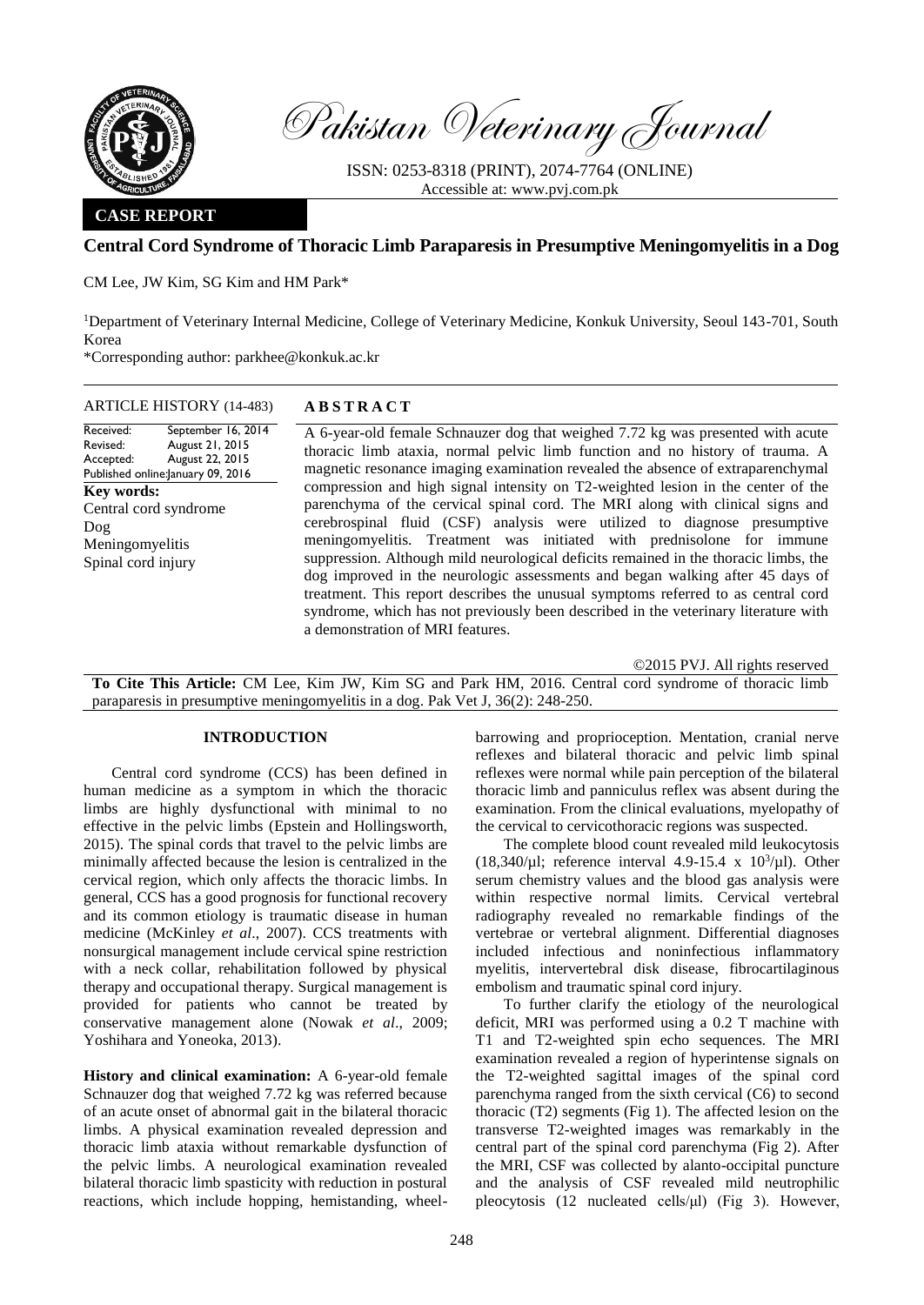

**Fig. 1:** Magnetic resonance images (sagittal). On magnetic resonance images, there was an iso-signal lesion on T1- (A) and a high-signal intramedullary lesion (arrowheads) on T2- (B) weighted images. The lesion had the equivocal margin from regions C5 to T2. There was no remarkable compression in the affected spinal cord.



**Fig. 2:** Magnetic resonance images (transverse). On magnetic resonance images, high-signal lesions were detected on the T2-weighted images. The central parts of the spinal parenchyma with high signal intensity were noted at C7 (A) and T1 (B) regions. No abnormal findings were noted in the muscle surrounding the C7 or T1 vertebrae.

anaerobic and aerobic bacterial cultures were unremarkable. The virus antigen polymerase chain reaction (PCR) from the CSF for canine distemper virus was also negative.

Based on the clinical signs, MRI findings and CSF analysis results, the dog was tentatively diagnosed with non-infectious meningomyelitis, which includes steroid responsive meningomyelitis and meningomyelitis of unknown etiology.

**Treatment and prognosis:** Treatment consisted of medication for non-infectious meningomyelitis. Methylprednisolone sodium succinate 15 mg/kg IV was administered with cervical spine restriction and concurrent physical rehabilitation. Prednisone 1 mg/kg PO BID and cyclosporine 5 mg/kg PO BID was prescribed to reduce CNS inflammation and suppress immune-mediated process.

The neurological deficits improved 1 week after the initial presentation, which include remarkable improvement in the thoracic withdrawal and panniculus reflex. Forty-five days after the initial presentation, a serial neurological assessment revealed that the absent wheelbarrowing of the thoracic limbs was improved. Three months later, the dog exhibited a normal gait of the thoracic limbs. A neurological examination also demonstrated normal postural reactions and spinal reflexes, with the exception of reduced wheelbarrowing of the thoracic limbs.

Four months after the onset of clinical signs, the dog remained neurologically normal and had no clinical signs. A reevaluation of the MRI was not performed because of the positive clinical response and the client's concerns regarding financial burden and morbidity associated with the anesthesia procedure. The uncomfortable gait remained, but the general clinical signs were alleviated, thereby improving the patient's quality of life.

#### **DISCUSSION**

This case report demonstrates unusual symptoms that were characterized by a neurological deficit in the thoracic but not in the pelvic limbs. In general, cervical spinal cord diseases exhibit both thoracic and pelvic neurologic dysfunction but it has greater effect in the pelvic region, such as paraparesis and bladder dysfunction. In human literature, the symptom in which the thoracic limb is in a dysfunctional state with minimal to no deficit in the pelvic limbs has been referred to as CCS (Schneider *et al*., 1954). The lateral corticospinal and lateral spinothalamic tracts conduct each motor and sensory innervation. Partial damage of the spinal cord could impair nerve innervation in these regions because the central part of the tracts controls, in part, the cervical and thoracic regions. This finding would explain the greater deficits in the thoracic limbs compared with the pelvic limbs (Fig. 4).